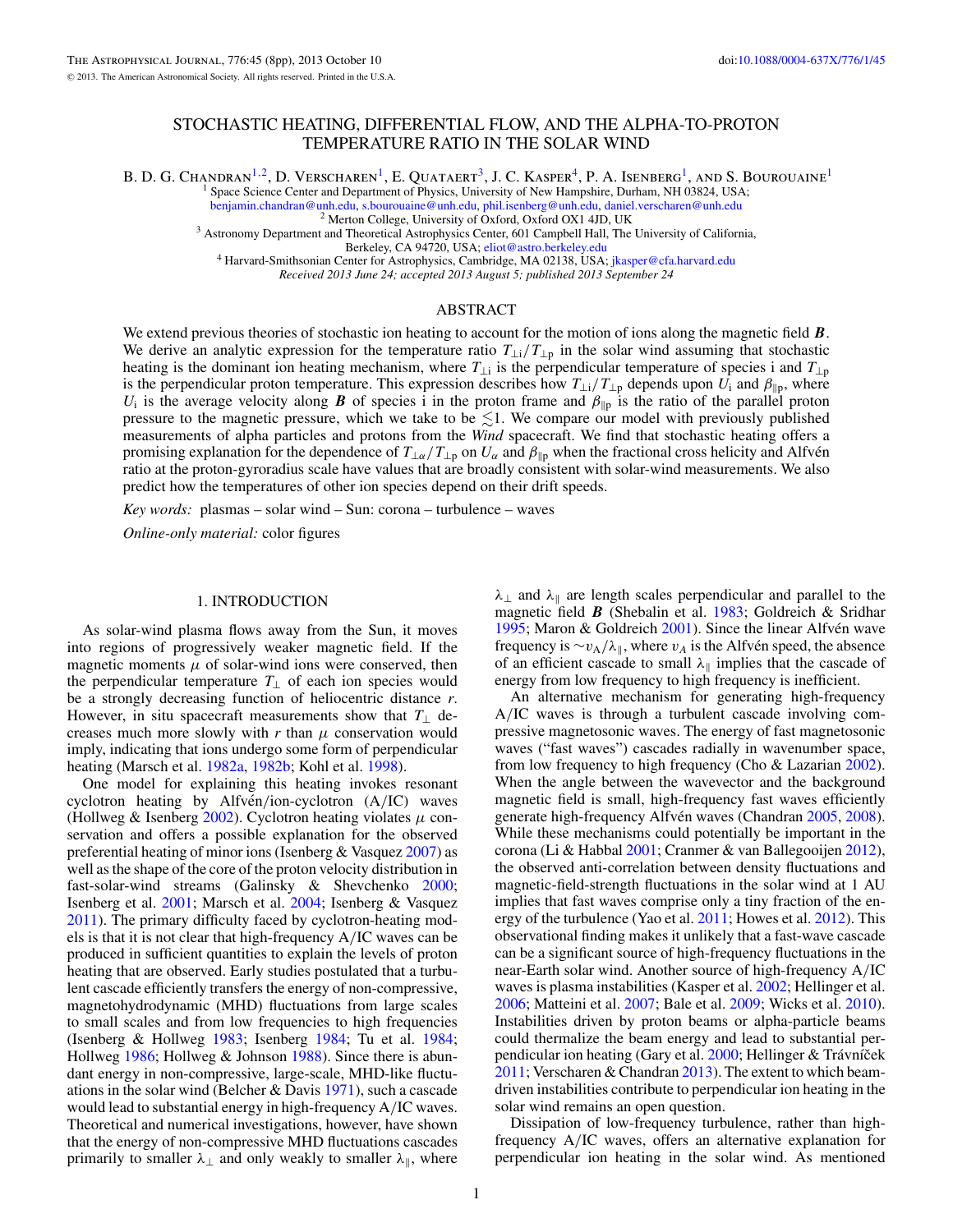<span id="page-1-0"></span>previously, most of the fluctuation energy at small scales in solar-wind turbulence is believed to consist of non-compressive fluctuations with *λ*<sup>⊥</sup> *λ* (Matthaeus et al. [1990;](#page-7-0) Bieber et al. [1994;](#page-7-0) Chen et al. [2012\)](#page-7-0). If the dissipation of such fluctuations at small scales proceeded via linear wave damping, the result would be parallel ion heating and parallel electron heating rather than perpendicular ion heating (Quataert [1998\)](#page-7-0). On the other hand, a number of studies have shown that the dissipation of low-frequency turbulence via nonlinear mechanisms can violate  $\mu$  conservation (Dmitruk et al. [2004;](#page-7-0) Parashar et al. [2009;](#page-7-0) Servidio et al. [2012\)](#page-7-0). One such mechanism is stochastic heating (McChesney et al. [1987;](#page-7-0) Karimabadi et al. [1994;](#page-7-0) Chen et al. [2001;](#page-7-0) Johnson & Cheng [2001;](#page-7-0) Chaston et al. [2004;](#page-7-0) Fiksel et al. [2009;](#page-7-0) Bourouaine & Chandran [2013\)](#page-7-0). In stochastic ion heating, fluctuations at scales comparable to the ion gyroradii cause ion orbits to become disordered or stochastic in the plane perpendicular to  $\bm{B}$ , violating one of the preconditions for  $\mu$  conservation (Kruskal [1962\)](#page-7-0). The interactions of such ions with the time-varying electric field cause ions to diffuse in perpendicular kinetic energy, leading to perpendicular heating.

Recently, Kasper et al. [\(2013,](#page-7-0) hereafter K13) presented detailed observations of the alpha-to-proton perpendicular temperature ratio  $T_{\perp \alpha}/T_{\perp p}$  in the solar wind and described how this temperature ratio depends upon the average flow velocity  $U_{\alpha}$  of alpha particles in the proton frame as well as

$$
\beta_{\parallel p} = \frac{8\pi n_{p}k_{B}T_{\parallel p}}{B_{0}^{2}}.
$$
 (1)

They found that  $T_{\perp\alpha}/T_{\perp p} > 6$  when  $U_{\alpha} \ll v_A$ , that  $T_{\perp\alpha}/T_{\perp p}$ decreases to values of ∼4 as *Uα/v*<sup>A</sup> increases toward unity when  $\beta_{\parallel p} \ll 1$ , and that the decrease in  $T_{\perp \alpha}/T_{\perp p}$  with increasing  $U_{\alpha}/v_{A}$  is much less pronounced when  $\beta_{\parallel p} \gtrsim 1$ . (These general trends are illustrated in Figure  $5$ .)  $\overline{K13}$  $\overline{K13}$  $\overline{K13}$  argued that these observations are consistent with Isenberg & Vasquez's [\(2007\)](#page-7-0) model of resonant cyclotron heating of heavy ions. In this paper, we address the question of whether these observations are consistent with stochastic ion heating by low-frequency turbulence. Chandran et al. [\(2010\)](#page-7-0) predicted that stochastic ion heating is less effective when the ions stream away from the Sun in the proton frame if the majority of the Alfvén-wavelike fluctuations propagate away from the Sun in the proton frame. This is qualitatively consistent with  $K13$ 's observations. In this paper, we develop this idea in a more quantitative fashion to enable a better comparison between the stochastic-heating model and spacecraft observations. In Section 2, we extend the stochastic-heating theory developed by Chandran et al. [\(2010\)](#page-7-0) to account for the motion of ions along *B*. In Section [3,](#page-2-0) we use these results to derive an analytic expression for the temperature ratios of different ion species in the solar wind. We then present theoretical calculations of how the alpha-to-proton temperature ratio depends upon  $U_{\alpha}$ ,  $\beta_{\parallel p}$ , and various properties of the turbulent fluctuations. We discuss our results and summarize our conclusions in Section [4.](#page-6-0)

## 2. STOCHASTIC HEATING AND PARALLEL ION MOTION

We model the solar wind as a magnetized plasma containing low-frequency, quasi-2D turbulence. At perpendicular (parallel) lengthscales  $\lambda_{\perp}$  ( $\lambda_{\parallel}$ ) satisfying  $\rho_{\rm p} \ll \lambda_{\perp} \ll L$ , this turbulence has the properties of reduced magnetohydrodynamic (RMHD) turbulence, including the inequality  $\lambda_{\perp} \ll \lambda_{\parallel}$ , where  $\rho_{\rm p}$  is the rms gyroradius of the full proton velocity distribution, and

*L* is the outer scale of the turbulence. We assume that the turbulence transitions to kinetic Alfvén wave (KAW) turbulence at lengthscales  $\leq \rho_p$ . By invoking the term "kinetic Alfvén wave," we do not mean to imply that the fluctuations oscillate monochromatically or that the turbulence is weak. Instead, we assume that the turbulence is strong and "critically balanced," in the sense that the linear and nonlinear operators in the governing equations are of comparable importance (Higdon [1984;](#page-7-0) Goldreich & Sridhar [1995;](#page-7-0) Cho & Lazarian [2004;](#page-7-0) Horbury et al. [2008;](#page-7-0) Schekochihin et al. [2009\)](#page-7-0). The label "KAW" in the term "KAW turbulence" refers to the nature of these linear operators, whose eigenfunctions correspond to KAWs.

We now consider the stochastic heating of ions with mass  $Am_p$  and charge *Ze*, where  $m_p$  and *e* are the proton mass and charge. We make no restriction on whether these ions are minor ions, alpha particles, or protons. For the moment, we focus on ions with velocity component  $v_{\parallel}$  parallel to the background magnetic field  $\mathbf{B}_0$  and take  $v_{\parallel}$  to be approximately constant over the stochastic-heating timescale, where  $v_{\parallel}$  is measured in the average proton rest frame. Eventually, we will average over *v*<sub>||</sub>, but for now we define  $Q_{\perp}(v_{\parallel}), T_{\perp}(v_{\parallel}),$  and  $\rho(v_{\parallel})$ to be the stochastic-heating rate, perpendicular temperature, and rms gyroradius of ions with parallel velocity  $v_{\parallel}$ , where  $\rho(v_{\parallel}) = v_{\perp}(v_{\parallel})/\Omega_{\rm i},$ 

$$
v_{\perp}(v_{\parallel}) = \sqrt{\frac{2k_{\rm B}T_{\perp}(v_{\parallel})}{Am_{\rm p}}},\tag{2}
$$

and  $\Omega_i = ZeB_0/(Am_p c)$  is the ion-cyclotron frequency.

Although the ions may interact with turbulent fluctuations over a broad range of lengthscales, we only consider the contribution to  $Q_+(v_{\parallel})$  from the electric and magnetic-field fluctuations at lengthscales  $\sim \rho(v_{\parallel})$ . We define  $\delta E$  and  $\delta B$  to be the gyroscale electric and magnetic fields in the average proton rest frame. The quantity

$$
\delta \mathbf{v} = c \frac{\delta \mathbf{E} \times \mathbf{B}}{B^2} \tag{3}
$$

is then the gyroscale  $E \times B$  velocity in the average proton frame. We assume that  $\delta B \ll B_0$ . Neglecting the component of *δE* parallel to the magnetic field and corrections of the order of *δB/B*<sub>0</sub>, we rewrite Equation (3) in the form  $\delta E = -\delta v \times B_0/c$ . We define the Elsässer variables in the average proton rest frame as

$$
z^{\pm} = \delta v \mp v_{A} \frac{\delta \boldsymbol{B}_{\perp}}{B_{0}}, \qquad (4)
$$

where  $\delta \boldsymbol{B}_{\perp} = \delta \boldsymbol{B} - \boldsymbol{b}(\boldsymbol{b} \cdot \delta \boldsymbol{B}), \boldsymbol{b} = \boldsymbol{B}_0/B_0, v_{\rm A} = B_0/\sqrt{4\pi n_{\rm p} m_{\rm p}}$ is the (proton) Alfvén speed, and  $n_p$  is the proton number density.

We define the " $v_{\parallel}$  frame" to be the reference frame moving at velocity  $v_{\parallel}$ *b*<sup>0</sup> with respect to the average proton rest frame. The gyroscale electric-field fluctuation in this frame is given by  $\delta E' = \delta E + v_{\parallel} \hat{b} \times \delta B/c$ . We take  $|v_{\parallel}|$  and  $v_A$  to be  $\ll c$  and thus neglect the difference between  $\boldsymbol{B}$  in the  $v_{\parallel}$  frame and  $\boldsymbol{B}$  in the proton frame. The  $E \times B$  velocity in the  $v_{\parallel}$  frame is then given by  $\delta \mathbf{v}' = c \delta \mathbf{E}' \times \mathbf{B}/B^2$ . Neglecting corrections of order *δB/B*0, we obtain

$$
\delta \mathbf{v}'(v_{\parallel}) = \frac{z^+}{2} \left( 1 - \frac{v_{\parallel}}{v_{\rm A}} \right) + \frac{z^-}{2} \left( 1 + \frac{v_{\parallel}}{v_{\rm A}} \right). \tag{5}
$$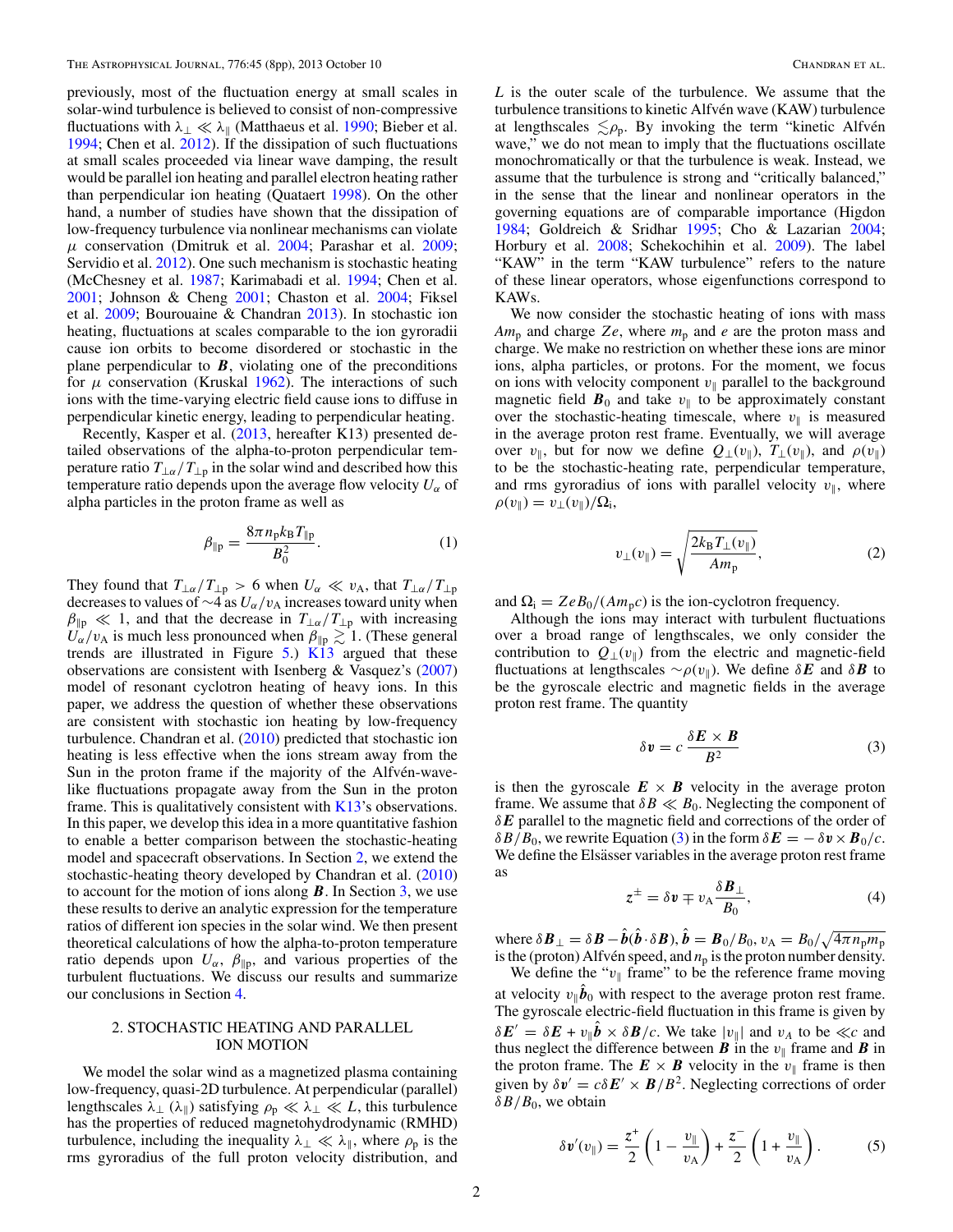<span id="page-2-0"></span>The stochastic-heating rate per unit mass  $Q_{\perp}(v_{\parallel})$  can now be obtained in exactly the same way as in the phenomenological treatment of Chandran et al. [\(2010\)](#page-7-0), but replacing their *δv*<sup>i</sup> (the rms value of  $\delta v$ ) with  $\delta v'_{\rm rms}$ , the rms value of  $\delta v'$ . This leads to the expression

$$
Q_{\perp}(v_{\parallel}) = \frac{c_1[\delta v'_{\rm rms}(v_{\parallel})]^3}{\rho(v_{\parallel})} \exp\left(-\frac{c_2}{\epsilon}\right),\tag{6}
$$

where

$$
\epsilon = \frac{\delta v_{\text{rms}}'(v_{\parallel})}{v_{\perp}(v_{\parallel})}.
$$
\n(7)

The quantities  $c_1$  and  $c_2$  are dimensionless constants of the order of unity. The derivation of Equation (6) assumes that the ion thermal speeds are  $\lesssim v_A$ . Assuming that the ion temperature anisotropies are not very large and that the ion thermal speed is comparable to the proton thermal speed, this condition is approximately equivalent to

$$
\beta_{\parallel p} \lesssim 1. \tag{8}
$$

We return to this condition in Section 3.

We define the gyroscale fractional cross helicity

$$
\sigma = \frac{\langle |z^*|^2 - |z^-|^2 \rangle}{\langle |z^*|^2 + |z^-|^2 \rangle},\tag{9}
$$

the gyroscale Alfvén ratio

$$
r_{\rm A} = \left(\frac{B_0}{v_{\rm A}}\right)^2 \frac{\langle |\delta v|^2 \rangle}{\langle |\delta B_\perp|^2 \rangle},\tag{10}
$$

and the quantity

where

$$
W = \frac{1}{4} \langle |z^+|^2 + |z^-|^2 \rangle, \tag{11}
$$

where  $\langle \ldots \rangle$  indicates a time or volume average. If  $\rho(v_{\parallel}) \gg \rho_{p}$ , then the gyroscale fluctuations are in the RMHD regime,  $\delta$ *B*<sub>⊥</sub> =  $\delta$ *B* to a good approximation, and the  $E \times B$  velocity is approximately equal to the component of the average proton velocity perpendicular to *B*. In this case, *W* is the energy of the gyroscale fluctuations per unit mass. On the other hand, if  $\rho(v_{\parallel}) \simeq \rho_{\rm p}$ , then the fluctuations are at the transition to the KAW regime,  $\mathbf{b} \cdot \delta \mathbf{B} \sim \delta B_{\perp}$ , the protons do not move at the  $E \times B$  velocity, and *W* differs (by a factor of the order of unity) from the energy per unit mass (Hollweg [1999\)](#page-7-0). Upon taking the rms of the right-hand side of Equation  $(5)$ , we obtain

$$
\delta v'_{\rm rms}(v_{\parallel}) = (\chi W)^{1/2},\qquad(12)
$$

$$
\chi = \frac{2}{r_{A} + 1} \left( r_{A} + \frac{v_{\parallel}^{2}}{v_{A}^{2}} \right) - \frac{2\sigma v_{\parallel}}{v_{A}}.
$$
 (13)

# 3. ION TEMPERATURE RATIOS IN THE SOLAR WIND

In the solar wind at heliocentric distances *r* between 0*.*3 AU and 1 AU, the perpendicular temperatures of protons and alpha particles decrease with increasing *r*, but not as fast as they would decrease in the case of adiabatic expansion (Marsch et al. [1982a,](#page-7-0) [1982b;](#page-7-0) Hellinger et al. [2013\)](#page-7-0). This implies that there is a competition between adiabatic cooling and heating and that



**Figure 1.** Stochasticity parameter  $\epsilon = \delta v'_{\text{rms}}(v_{\parallel})/v_{\perp}(v_{\parallel})$  as a function of *Z/A*, which is the ion charge-to-mass ratio in units of the proton charge-to-mass ratio. This value of  $\epsilon$  is obtained by solving the ion energy balance equation, Equation (14), for the case in which  $c_1 = 0.74$ ,  $c_2 = 0.21$ ,  $B = 5$  nT,  $U^1 + v_{\parallel} = 400 \text{ km s}^{-1}$ , and  $r = 1$  AU. The weak variation of  $\epsilon$  with  $Z/A$ justifies our approximation that  $\epsilon$  is the same for all ions at the same location.

the heating timescale  $t<sub>h</sub>$  is of the same order of magnitude as the cooling or expansion timescale  $t_{\exp} = r/(U + v_{\parallel})$ , where *U* is the proton outflow velocity. We assume that this is true not just for protons and alpha particles, but for all ion species. We further assume that the dominant perpendicular ion heating mechanism is stochastic heating, so that  $t_h \simeq v_{\perp i}^2/Q_{\perp}$ , where we have suppressed the dependence of these quantities on  $v_{\parallel}$  for brevity. Approximately equating  $t<sub>h</sub>$  and  $t<sub>exp</sub>$  leads to the condition

$$
\epsilon^{-3} \exp\left(\frac{c_2}{\epsilon}\right) \simeq \frac{c_1 r \Omega_i}{U + v_{\parallel}}.\tag{14}
$$

A version of this relation with  $c_1 \simeq 1$  and  $v_{\parallel} = 0$  was previously obtained by Chandran [\(2010\)](#page-7-0) in a study of ion temperatures in coronal holes. Because the left-hand side of Equation (14) is a rapidly varying function of  $\epsilon$ , Equation (14) leads to similar values of  $\epsilon$  for different ion species. We illustrate this point in Figure 1, which plots the solution of Equation (14) for plasma parameters characteristic of the slow solar wind near Earth using the values  $c_1 = 0.74$  and  $c_2 = 0.21$  obtained in a recent numerical simulation of the stochastic heating of test-particles in RMHD turbulence (Xia et al. [2013\)](#page-7-0). When Equation (14) is applied to ions of the same species in the solar wind with different values of  $v_{\parallel}$ , these variations in  $v_{\parallel}$  lead to fractional variations in the right-hand side of Equation (14) that are small, because the ion thermal speeds are  $\ll U$ . Figure 1 shows that small fractional variations in the right-hand side of Equation (14) lead to extremely small variations in  $\epsilon$ . In the analysis to follow, we make the approximation that  $\epsilon$  is independent of both  $v_{\parallel}$  and *Z/A*.

To illustrate how ions can achieve the value of  $\epsilon$  needed to satisfy Equation (14), we consider the hypothetical evolution of ions that are initially sufficiently cool that  $\epsilon$  is larger than the value in Equation  $(14)$ . For such ions,  $t<sub>h</sub>$  is initially smaller than *t*exp, and thus heating initially dominates over cooling, causing  $T_{\perp i}$  to increase. In the case of minor ions, this heating draws a negligible amount of power from the turbulence, and  $T_{\perp}(v_{\parallel})$ simply increases until  $\epsilon$  decreases to the value in Equation (14). Stochastic heating cannot increase  $T_{\perp}(v_{\parallel})$  any further, because a higher  $T_{\perp}(v_{\parallel})$  would imply a smaller value of  $\epsilon$  and hence an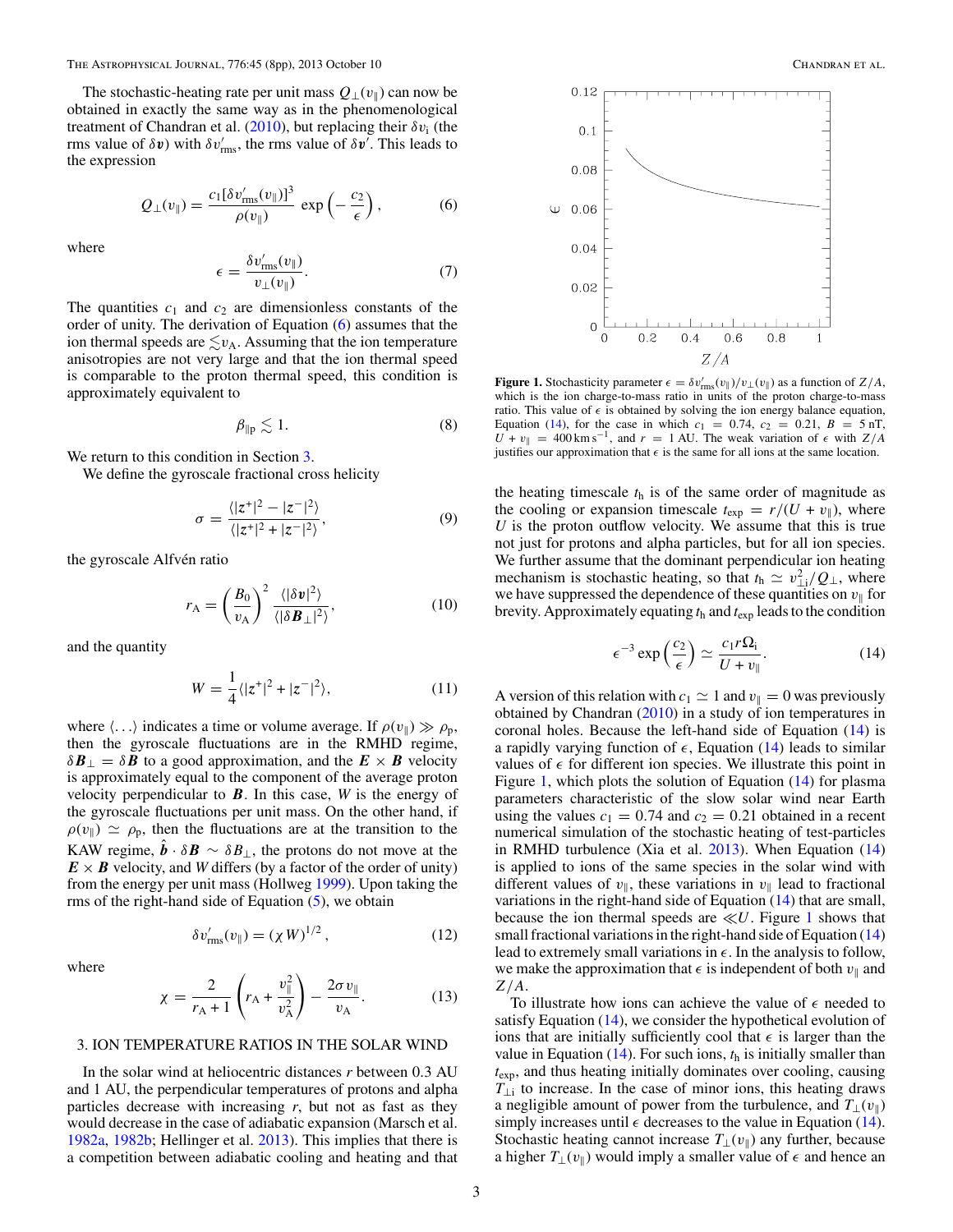<span id="page-3-0"></span>exponentially smaller value of  $Q_{\perp}(v_{\parallel})$ . In the case of protons and alpha particles, stochastic ion heating can drain a significant fraction of the turbulent cascade power, thereby reducing *δv* . For these ions, Equation  $(14)$  is in general satisfied by some combination of heating of the ions and damping of the gyroscale fluctuations.

We now estimate  $T_{\perp i}/T_{\perp p}$ , the ion-to-proton perpendicular temperature ratio for ion species i, which we take to have mass  $Am_p$  and charge  $Ze$ , as above. We do not attempt to predict the way that proton and alpha-particle heating alter the turbulent power spectrum at wavenumbers  $\sim \rho_p^{-1}$ . Instead, we parameterize the dependence of *W* on  $\rho(v_{\parallel})$  through the equation

$$
W = W_{\rm p} \left[ \frac{\rho(v_{\parallel})}{\rho_{\rm p}} \right]^{2a},\tag{15}
$$

where the constant *a* is a free parameter, and  $W_p$  is a constant whose value has no influence on our estimate of *T*⊥i*/T*⊥p. If  $\rho(v_{\parallel})$  were in the inertial range of solar-wind turbulence, and if the total energy spectrum were  $\propto k_{\perp}^{-3/2}$  in the inertial range, then *a* would be 1/4. However, we assume that  $\rho(v_{\parallel})$  is in the range of  $\rho_p$  to a few  $\rho_p$ . At perpendicular wavenumbers ∼ $\rho_p^{-1}$ , there are two effects that influence the value of *a*. First, dissipation acts to steepen the power spectra of  $E$  and  $B$  fluctuations, thereby acting to increase *a*. Second, the cross-field motions of electrons and protons are only partially coupled. This decoupling causes the electric-field (magnetic-field) power spectrum to flatten (steepen) at  $k_{\perp} \gtrsim \rho_{\rm p}^{-1}$  (Bale et al. [2005;](#page-7-0) Howes et al. [2008;](#page-7-0) Schekochihin et al. [2009\)](#page-7-0). Because *W* contains contributions from both  $E \times B$  velocity fluctuations and *B* fluctuations, we conjecture that the decoupling of electrons and protons at scales  $~\sim$ ρ<sub>p</sub> acts to reduce *a* slightly relative to the value that would apply at inertial-range scales. We do not attempt to take these various effects into account and determine the most accurate or physically reasonable value of *a*. Instead, we consider a few different values as numerical examples, focusing on the case in which  $a = 1/4$ . To further simplify the analysis, we treat  $r_A$  and *σ* as constants, thereby neglecting any possible variation in the Alfvén ratio and fractional cross helicity over scales between  $\sim \rho_{\rm p}$  and  $\rho(v_{\parallel})$ .

Using Equation  $(12)$ , we re-write Equation  $(7)$  in the form

$$
[v_{\perp i}(v_{\parallel})]^2 = \epsilon^{-2\eta} W_p^{\eta} \left(\frac{A}{Z w_{\perp p}}\right)^{2a\eta} \chi^{\eta},\tag{16}
$$

where  $w_{\perp p}$  is the perpendicular thermal speed of the full proton distribution, and

$$
\eta = \frac{1}{1 - a}.\tag{17}
$$

Upon averaging Equation (16) over  $v_{\parallel}$  and making the approximation that  $\epsilon$  is the same for all values of  $v_{\parallel}$ , we obtain

$$
w_{\perp i}^2 = \epsilon^{-2\eta} W_p^{\eta} \left(\frac{A}{Z w_{\perp p}}\right)^{2a\eta} \langle \chi^{\eta} \rangle_i, \tag{18}
$$

where  $\langle \ldots \rangle_i$  indicates an average over the  $v_{\parallel}$  distribution of species i,  $w_{\perp i}^2 = \langle [v_{\perp i}(v_{\parallel})]^2 \rangle_i$ , and the subscripts  $i = p$  and  $i = \alpha$  correspond to protons and alpha particles, respectively. Applying Equation  $(18)$  to the protons, we obtain

$$
w_{\perp p}^2 = \epsilon^{-2} W_p \langle \chi^{\eta} \rangle_p^{1/\eta}.
$$
 (19)

Using Equation (19) to eliminate  $W_p$  in Equation (18), we find that

$$
\frac{T_{\perp i}}{T_{\perp p}} = A \left(\frac{A}{Z}\right)^{2a\eta} \frac{\langle \chi^{\eta} \rangle_i}{\langle \chi^{\eta} \rangle_p},\tag{20}
$$

where  $T_{\perp i}$  and  $T_{\perp p}$  (without the functional dependence on  $v_{\parallel}$ ) are the perpendicular temperatures of the full ion and proton distributions. We take the  $v_{\parallel}$  distribution of each ion species to be a shifted Maxwellian with average parallel velocity *U*<sup>i</sup> (where  $U_p = 0$ ), parallel temperature  $T_{\parallel i}$ , and parallel thermal speed defined by  $w_{\parallel i} = \sqrt{2k_B T_{\parallel i}/(Am_p)}$ . Thus,

$$
\langle \chi^{\eta} \rangle_{\mathbf{i}} = \frac{1}{\sqrt{\pi} \, w_{\parallel \mathbf{i}}} \int_{-\infty}^{\infty} dv_{\parallel} \, \chi^{\eta} \exp\left(-\frac{(v_{\parallel} - U_{\mathbf{i}})^2}{w_{\parallel \mathbf{i}}^2}\right). \tag{21}
$$

We now use Equation (20) to calculate the alpha-to-proton perpendicular temperature ratio. In Figure [2,](#page-4-0) we illustrate how *T*<sub>⊥*α*</sub>/*T*<sub>⊥p</sub> in our model depends upon *U<sub>α</sub>*, *σ*, *r*<sub>A</sub>, *a*, and *β*<sub>||p</sub> for the case in which

$$
T_{\parallel \alpha} = 5.2 T_{\parallel \mathrm{p}},\tag{22}
$$

which corresponds to the average parallel temperature ratio measured by the *Wind* spacecraft in the weakly collisional solarwind streams examined by Kasper et al. [\(2008\)](#page-7-0). As shown in the upper left panel of Figure [2,](#page-4-0) if  $\sigma$  is close to one,  $\beta_{\parallel p} = 0.1$ , and  $r_A = 1.5$ , then  $T_{\perp \alpha}/T_{\perp p}$  undergoes a marked decrease as  $U_{\alpha}/v_A$ increases from zero to one, because the transformation from the average proton frame to the average alpha-particle frame reduces the amplitude of the electric field fluctuations, which are the source of the heating. One way of viewing this is through the expression for the gyroscale  $\mathbf{E} \times \mathbf{B}$  velocity  $\delta v'$  in the  $v_{\parallel}$ frame given in Equation [\(5\)](#page-1-0). As  $v_{\parallel}/v_{\rm A}$  increases from 0 to 1, the contribution of the anti-sunward-propagating  $z^+$  fluctuations to  $\delta v'$  decreases, and the contribution to  $\delta v'$  from the sunwardpropagating  $z^-$  fluctuations increases. When  $\sigma$  is close to 1, the dominant effect is the reduction in the contribution from the *z*<sup>+</sup> fluctuations. In contrast, as  $\sigma$  decreases to zero, the increase in the contribution to  $\delta v'$  from  $z^-$  becomes increasingly important and can even cause  $\delta v'_{\rm rms}$  to increase as  $v_{\parallel}$  increases toward  $v_A$ .

The upper right panel of Figure [2](#page-4-0) shows how the alpha-toproton temperature ratio depends upon  $U_{\alpha}$  for different values of  $\beta_{\parallel p}$ . When  $\beta_{\parallel p}$  is small, the bulk of the alpha-particle distribution can be taken to have velocities  $\approx U_\alpha$ . Thus, as  $U_\alpha$  increases from 0 to  $v_A$ , the electric field fluctuations seen by the alphas weaken considerably when  $\sigma$  is close to one, causing  $T_{\perp \alpha}/T_{\perp p}$ to decrease. On the other hand, if  $\beta_{\parallel p} \gtrsim 1$ , then the parallel thermal speed exceeds  $v_A$ , the particles are never localized within a narrow band of  $v_{\parallel}/v_{\rm A}$  values, and there is thus less of a reduction in  $T_{\perp\alpha}/T_{\perp p}$  as  $U_{\alpha}/v_{A}$  increases from 0 to 1. Also, when  $\beta_{\parallel p} \gtrsim 1$  and  $T_{\parallel \alpha} > 4T_{\parallel p}$ , alpha particles are more likely than protons to satisfy either  $v_{\parallel} < 0$  or  $v_{\parallel} > v_A$ , which enhances  $T_{\perp\alpha}/T_{\perp p}$  relative to the low- $\beta_{\parallel p}$  case at all values of  $U_{\alpha}/v_A$ .

The lower left panel of Figure [2](#page-4-0) shows how the alpha-toproton temperature ratio depends upon  $U_{\alpha}$  for different values of *a*. Larger values of *a* correspond to a steeper turbulent power spectrum at wavenumbers of order  $\rho_p^{-1}$ . Because the alphaparticle gyroradii are larger than  $\rho_p$  in the solar wind, increasing *a* increases the amplitudes of the fluctuations that heat the alpha particles relative to the amplitudes of the fluctuations that heat the protons, thereby increasing *T*⊥*α/T*⊥p. This effect weakens in the lower left panel of Figure [2](#page-4-0) as  $U_\alpha/v_A \to 1$  because  $T_{\perp \alpha}/T_{\perp p}$ decreases, thereby reducing the alpha-particle gyroradii.

The lower right panel of Figure [2](#page-4-0) shows how the alpha-toproton temperature ratio depends upon  $U_{\alpha}$  for different values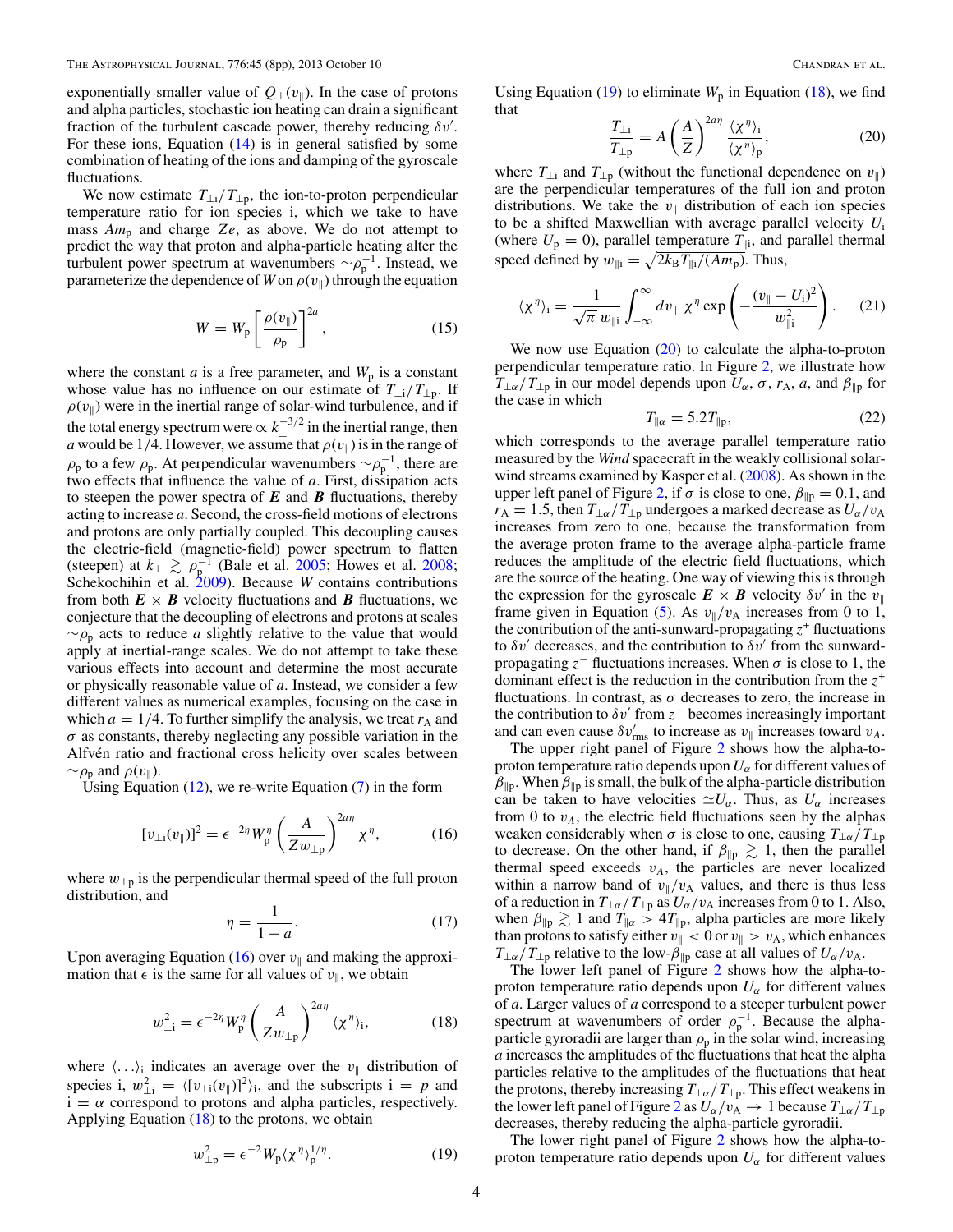<span id="page-4-0"></span>

**Figure 2.** Dependence of the alpha-to-proton perpendicular temperature ratio on the alpha-proton drift velocity  $U_\alpha$ , the gyroscale fractional cross helicity  $\sigma$ , the value of  $\beta_{\parallel p}$ , the scaling exponent *a* of the rms fluctuation amplitude at scales ∼*ρ*<sub>p</sub>, and the gyroscale Alfvén ratio *r*<sub>A</sub>. For each plot, *T*<sub>||*α*</sub> = 5.2*T*<sub>||</sub>*p*. Except where indicated otherwise, these figures make use of the fiducial parameter values *σ* = 0.8,  $β_{\parallel p}$  = 0.1, *a* = 0.25, and *r*<sub>A</sub> = 1.5.

of  $r_A$ . The magnetic-field fluctuation in the average proton rest frame,  $\delta$ *B*, does not contribute to particle energization in the average proton rest frame, since the time derivative of the particle kinetic energy is simply  $Ze$ *v*  $\delta$ *E*. However, the electric field in the  $v_{\parallel}$  frame is  $\delta E + \Delta E$ , where  $\Delta E = v_{\parallel} b \times \delta B / c$ , and thus  $\delta \mathbf{B}$  can contribute to the heating rate in the  $v_{\parallel}$  frame through the action of  $\Delta E$ . The gyroscale Alfven ratio  $r_A$  controls the relative contributions of  $\Delta E$  and  $\delta E$  to the stochastic heating rate. As  $r_A$  is decreased,  $\Delta E$  becomes larger relative to  $\delta E$ , which can lead to an increase in the total stochastic heating rate as  $v_{\parallel}/v_{\rm A}$  is increased to values ~1. On the other hand, as  $r_{\rm A}$  is increased, the contribution of  $\Delta E$  to particle heating becomes less important, and the stochastic heating rate undergoes a smaller increase as  $v_{\parallel}$  is increased toward  $v_A$ .

In Figure [3,](#page-5-0) we plot  $T_{\perp\alpha}/T_{\perp p}$  as a function of  $U_{\alpha}/v_{A}$  and  $\beta_{\parallel p}$  for nine different combinations of the parameters  $r_A$  and *σ*. For all panels of this figure, we set  $T_{\alpha}/T_{\beta} = 5.2$ , as in Equation  $(22)$ , and  $a = 0.25$ . The portion of each plot with  $U_{\alpha}$  < 0 is obtained by reflecting the upper half of the plot through the line  $U_\alpha = 0$ . The lower half of each plot represents cases in which  $\mathbf{B}_0$  is directed toward the Sun, so that  $U_\alpha$  and  $\sigma$  are both negative. Thus, in the upper-right panel of Figure [3](#page-5-0) with the label  $\sigma = \pm 0.4$ , the value  $\sigma = +0.4$  corresponds to the upper half of the plot in which  $U_\alpha > 0$ , and the value  $\sigma = -0.4$ corresponds to the lower half of the plot in which  $U_\alpha$  < 0. These plots can be compared to [K13'](#page-7-0)s Figure 2, which plots,

in the same coordinate plane, the average value of  $T_{\perp \alpha}/T_{\perp p}$ in measurements of weakly collisional solar-wind streams from the *Wind* spacecraft. However, because of Equation [\(8\)](#page-2-0), we have limited our plots to  $\beta_{\parallel p} \leq 2$ , whereas [K13'](#page-7-0)s Figure 2 includes larger  $\beta_{\parallel p}$  values.

All of the panels in Figure [3](#page-5-0) share three features with the *Wind* data plotted in [K13'](#page-7-0)s Figure 2. First,  $6 \leq T_{\perp \alpha}/T_{\perp p} \leq 7$ within a band of small- $U_{\alpha}/v_{\rm A}$  values when  $\beta_{\parallel p} \lesssim 1$ . Second,  $T_{\perp\alpha}/T_{\perp p}$  decreases with increasing  $U_{\alpha}/v_{A}$  at small- $\beta_{\parallel p}$ , because the electric field seen by the alpha particles is reduced when the alpha-particles drift in the same direction that the majority of the RMHD fluctuations propagate. Third, this decrease is less pronounced at  $\beta_{\parallel p} \sim 1$ , in part because the increase in  $w_{\parallel \alpha}/v_A$ means that the averaging over  $v_{\parallel}$  in Equation [\(18\)](#page-3-0) increasingly smoothes out the vertical variations in each panel, and in part because a larger value of  $w_{\alpha}/v_{A}$  means that more alpha particles satisfy  $v_{\parallel} < 0$  or  $v_{\parallel} > v_A$ , either of which conditions enhances the electric field in the  $v_{\parallel}$  frame. On the other hand, several of the panels in Figure [3](#page-5-0) exhibit enhanced *T*⊥*α/T*⊥<sup>p</sup> values at  $U_{\alpha} \simeq v_{\rm A}$ , which are not seen in the *Wind* data. This discrepancy becomes increasingly pronounced as  $|\sigma|$  and/or  $r_A$  decrease. The ability of our model to explain the *Wind* data thus depends on the values of  $\sigma$  and  $r_A$  in the solar wind, as we discuss further in Section [4.](#page-6-0)

In Figure [4](#page-5-0) we illustrate how the color-scale plots of Figure [3](#page-5-0) change when we use a larger value of *a* or a smaller value of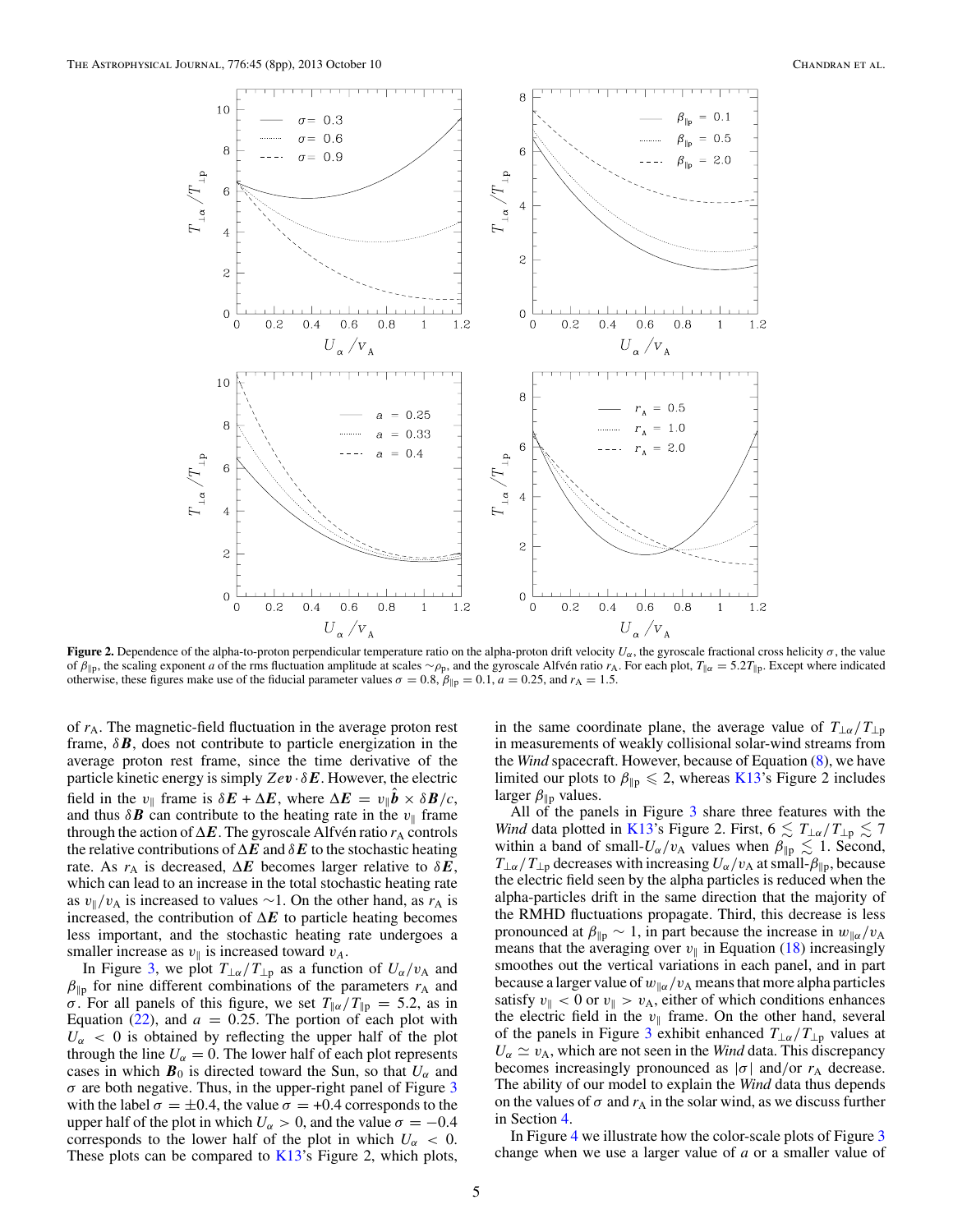<span id="page-5-0"></span>

**Figure 3.** Color-scale plots of  $T_{\perp\alpha}/T_{\perp p}$  for different choices of the gyroscale fractional cross helicity  $\sigma$  and gyroscale Alfvén ratio  $r_A$ . For all figures,  $a = 0.25$  and  $T_{\alpha}/T_{\beta} = 5.2$ . These results can be compared directly to the *Wind* measurements in Figure 2 of Kasper et al. [\(2013\)](#page-7-0). (A color version of this figure is available in the online journal.)



**Figure 4.** Color-scale plots of  $T_{\perp\alpha}/T_{\perp p}$  as a function of  $\beta_{\parallel p}$  and the average alpha-particle velocity  $U_{\alpha}$ . In both panels, the scaling exponent *a* is 0.35, and the gyroscale Alfven ratio  $r_A$  is 2. The gyroscale fractional cross helicity  $\sigma$  is 0.6 in the upper half planes in which  $U_\alpha > 0$  and  $-0.6$  in the lower half planes in which  $U_\alpha < 0$ . The parallel temperature ratio  $T_{\parallel \alpha}/T_{\parallel p}$  is 5.2 in the left panel and 4.0 in the right panel. The color bar in this figure is the same as in Figure 3 to facilitate comparison of these figures, but the two darkest colors are not used in either panel of Figure 4. (A color version of this figure is available in the online journal.)

 $T_{\alpha}/T_{\beta}$ . The left panel of Figure 4 is the same as the middle plot in Figure 3, except that *a* has been increased from 0*.*25 to 0.35. This increase in *a* increases  $T_{\perp\alpha}/T_{\perp p}$  at all locations in this plot because of the change in the factor of  $(A/Z)^{2a\eta}$  on the right-hand side of Equation  $(20)$ . The right panel of Figure 4 is the same as the left panel of Figure 4, except that  $T_{\parallel \alpha}/T_{\parallel p}$  has

been decreased from 5.2 to 4. The primary effect of decreasing  $T_{\alpha}/T_{\beta}$  is to shift the plot toward the right. This is because the averaging over  $v_{\parallel}$  that occurs in Equation [\(20\)](#page-3-0) smoothes out the vertical variations in  $T_{\perp\alpha}/T_{\perp p}$  in these plots when  $w_{\parallel\alpha} \gtrsim v_{\text{A}}$ , and the condition  $w_{\parallel \alpha} = v_{\text{A}}$  is satisfied at larger  $\beta_{\parallel \text{p}}$  when  $T_{\parallel \alpha}/T_{\parallel p}$  is smaller.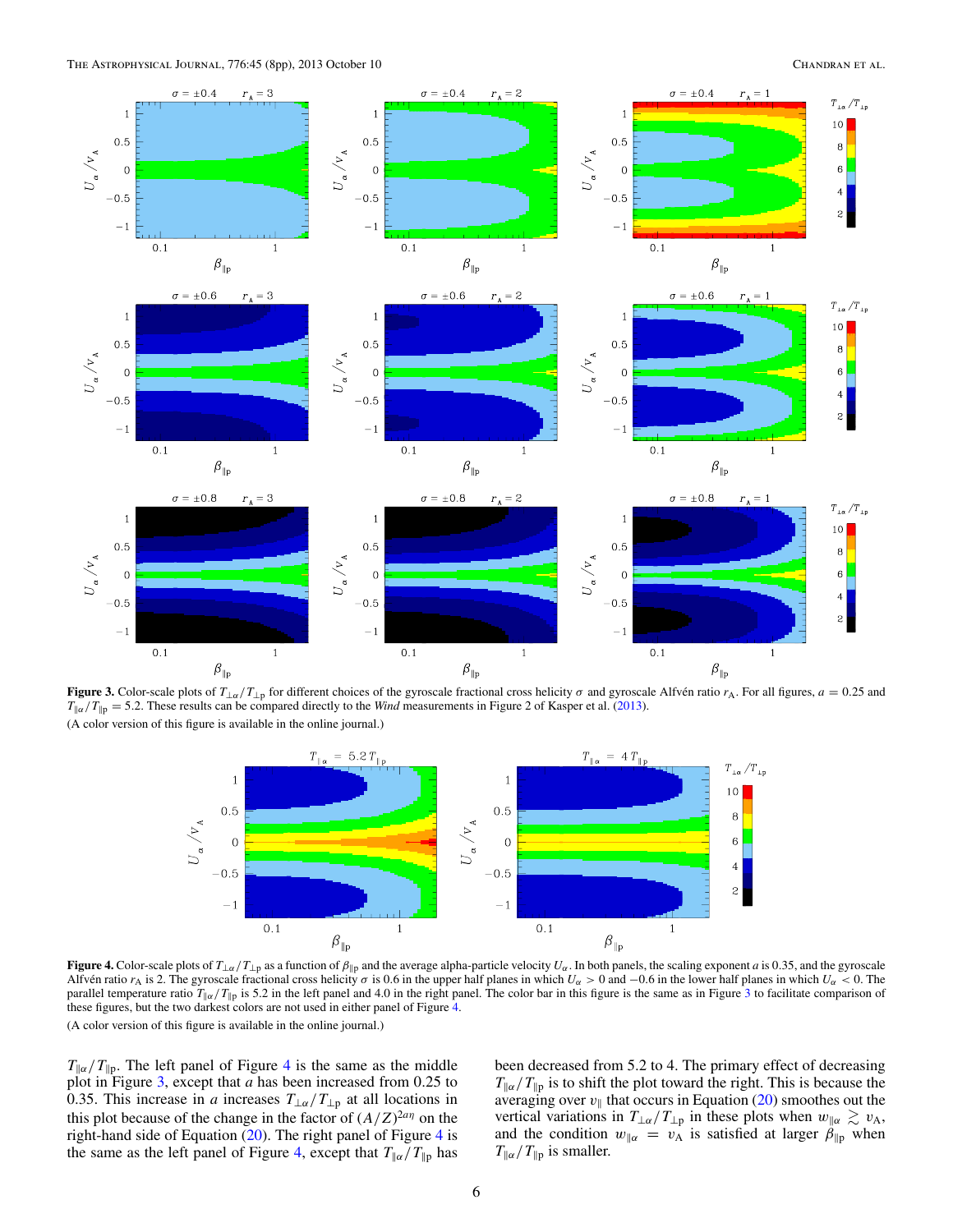<span id="page-6-0"></span>

**Figure 5.** Color-scale plot of  $T_{\perp\alpha}/T_{\perp p}$  as a function of  $\beta_{\parallel p}$  and  $U_{\alpha}$  averaging over uniform distributions of  $|\sigma|$  and  $r_A$ , which vary throughout the ranges  $0.4 \leq \vert \sigma \vert \leq 0.8$  and  $1.5 \leq r_A \leq 2.5$ . The parallel temperature ratio  $T_{\Vert \alpha}/T_{\Vert p}$ is assumed to be 5.2, and  $a = 0.25$ . The color bar is the same as in Figures  $\overline{3}$  $\overline{3}$  $\overline{3}$ and [4](#page-5-0) to facilitate comparison with these figures, but several colors that appear in this color bar are not needed for this plot.

(A color version of this figure is available in the online journal.)

In Figure 5, we average  $T_{\perp\alpha}/T_{\perp p}$  over uniform distributions of  $|\sigma|$  and  $r_A$ . In particular, we calculate  $T_{\perp\alpha}/T_{\perp p}$  for each of 10 values of |*σ*| evenly spaced between 0.4 and 0.8 (inclusive) and each of 10 values of  $r_A$  evenly spaced between 1.5 and 2.5 (inclusive), and then we average the resulting 100 values of  $T_{\perp\alpha}/T_{\perp p}$ . For this figure, we set  $a = 0.25$  and  $T_{\parallel\alpha} = 5.2T_{\parallel p}$ . Of all the plots in Figures  $3-5$ , Figure 5 is the most similar to [K13'](#page-7-0)s Figure [2.](#page-4-0)

We note that [K13](#page-7-0) found enhanced values of  $T_{\perp p}/T_{\parallel p}$  in the upper left and lower left corners of the plane shown in each of the plots of Figures [3–](#page-5-0)5. They interpreted this result within the context of a resonant-cyclotron-heating model as evidence that when  $T_{\perp\alpha}/T_{\perp p}$  is comparatively small (i.e.,  $\sim$ 4 rather than ∼7), the alpha-particles drain less power from the A*/*IC waves, enabling the A*/*IC waves to cause enhanced perpendicular proton heating. It is possible that a similar interpretation can be applied within the context of a stochastic-heating model. In this case, weaker alpha-particle heating would drain less power from the turbulent cascade, enabling more energy to cascade to the proton-gyroradius scale and enhancing the stochastic heating of protons. However, a direct prediction of the magnitude of this effect is beyond the scope of this paper.

#### 4. DISCUSSION AND CONCLUSION

In this paper, we extend Chandran et al's  $(2010)$  theoretical treatment of stochastic heating to account for the motion of ions along the background magnetic field. Using this more general theory, we derive an analytic expression for the ion-to-proton perpendicular temperature ratio  $T_{\perp i}/T_{\perp p}$  in the solar wind under the assumption that stochastic heating is the dominant perpendicular heating mechanism for all ions. This expression determines the dependence of  $T_{\perp i}/T_{\perp p}$  on the average drift velocity of the ions of species i relative to the protons, the parallel thermal speeds of both species, the gyroscale fractional cross helicity  $\sigma$ , the gyroscale Alfvén ratio  $r_A$ , and the scaling exponent *a* defined in Equation [\(15\)](#page-3-0), which characterizes the steepness of the turbulent power spectra at wavenumbers  $\sim \rho_p^{-1}$ . Our calculation is restricted to values of  $\beta_{\parallel p}$  that are  $\lesssim$ 1 (see the discussion preceding Equation [\(8\)](#page-2-0)).

When applied to alpha particles, our results reproduce three features of the alpha-to-proton perpendicular temperature ratios measured by the *Wind* spacecraft in weakly collisional solarwind streams (Kasper et al. [2013\)](#page-7-0), at least for certain values of the model parameters. First, if we set  $a = 0.25$  (the value that would arise if the electric-field and magnetic-field power spectra were  $\propto k_{\perp}^{-3/2}$  at  $k_{\perp}\rho_p \sim 1$ ), then we find that  $6 \lesssim T_{\perp\alpha}/T_{\perp p} \lesssim 7$ at small  $U_{\alpha}/v_A$  when  $\beta_{\parallel p} \leq 1$ . Second, when  $\beta_{\parallel p}$  is small,  $T_{\perp\alpha}/T_{\perp p}$  decreases markedly as  $U_{\alpha}/v_{A}$  increases from 0 to 1, provided  $r_A$  and  $\sigma$  are not too small. Third, this decrease becomes less pronounced as  $\beta_{\parallel p}$  increases to values ~1. On the other hand, if  $|\sigma|$  and/or  $r_A$  are reduced sufficiently, then our model produces enhanced values ( $\gtrsim$ 5) of  $T_{\perp \alpha}/T_{\perp p}$  at  $|U_{\alpha}| \sim v_A$ that are not seen in the data. The ability of our model to explain the data thus depends on the values of  $\sigma$  and  $r_A$  in the solar wind. Of all the *T*<sub>⊥*α*</sub> / *T*<sub>⊥p</sub> plots shown in this paper, the one that most closely resembles [K13'](#page-7-0)s Figure 2 is our Figure 5. In this panel,  $T_{\perp \alpha}/T_{\perp p}$  is averaged over uniform distributions of  $\sigma$  and *r*<sub>A</sub> in which  $0.4 \le |\sigma| \le 0.8$  and  $1.5 \le r_A \le 2.5$ .

Observationally, the distribution of  $\sigma$  and  $r_A$  values in the solar wind is not clear. The difficulty is that these quantities depend upon the *E* and *B* fluctuations at scales  $\sim \rho_p$ , and at these scales the *E* measurements are noisy. That being said, there are some indications that the values of  $\sigma$  and  $r_A$  in the solar wind are in the range of values in which our model compares well with the data. For example, using *Wind* data, Podesta & Bhattacharjee [\(2010\)](#page-7-0) found that the fractional cross helicity is relatively constant within the inertial range, implying that the gyroscale fractional cross helicity  $\sigma$  is typically similar to the fractional cross helicity at large lengthscales corresponding, e.g., to ∼1 hr timescales in spacecraft measurements. Fractional cross helicities at ∼1 hr timescales in the range of 0.4 to 0.8 are common in the solar wind at  $r = 1$  AU (e.g., Roberts et al. [1987;](#page-7-0) Bavassano et al. [2000;](#page-7-0) Chen et al. [2013\)](#page-7-0). Regarding the gyroscale Alfvén ratio, measurements from the *Cluster* spacecraft suggest that  $r_A$  is slightly greater than 1 at lengthscales  $\sim \rho_p$  and that  $r_A$  increases to larger values at even smaller lengthscales (Bale et al. [2005;](#page-7-0) Salem et al. [2012\)](#page-7-0), a finding that is similar to results from gyrokinetic simulations of lowfrequency plasma turbulence (Howes et al. [2008\)](#page-7-0). However, the results of these studies are not fully conclusive, because of the noise in the electric-field data at scales  $\rho_p$  and because gyrokinetic simulations have not yet resolved a large enough range of lengthscales bracketing  $\rho_p$  to guarantee that the physics at scales  $~\sim \rho_p$  is insensitive to both the large-scale driving and grid-scale dissipation. Future observational and*/*or numerical studies to characterize more precisely the electric-field fluctuations at lengthscales ∼*ρ*<sub>p</sub> would lead to more rigorous tests of the stochastic-heating model.

Further work is also needed to improve our theoretical treatment of stochastic heating. For example, to simplify the calculation, we have assumed that  $\sigma$  and  $r_A$  are independent of scale at scales  $\sim \rho_p$ . In the solar wind, however,  $r_A$  and possibly  $\sigma$  vary with scale. As in Chandran et al. [\(2010\)](#page-7-0), we have assumed that stochastic heating is dominated by fluctuations at scales comparable to an ion's gyroradius. In reality, however, an ion is likely heated by fluctuations with a range of lengthscales. In addition, we have neglected the possible effects of temperature–anisotropy instabilities. Such instabilities place upper and lower limits on  $T_{\perp}/T_{\parallel}$  for both protons and alpha particles, which could affect the value of  $T_{\perp\alpha}/T_{\perp p}$ . These instabilities become increasingly important as  $\beta_{\parallel p}$  increases and should be included in future models.

Finally, although we have focused on alpha particles and protons, we note that our analysis also applies to minor ions. Observations suggest that minor ions at  $r = 1$  AU have  $w_{\parallel i}$